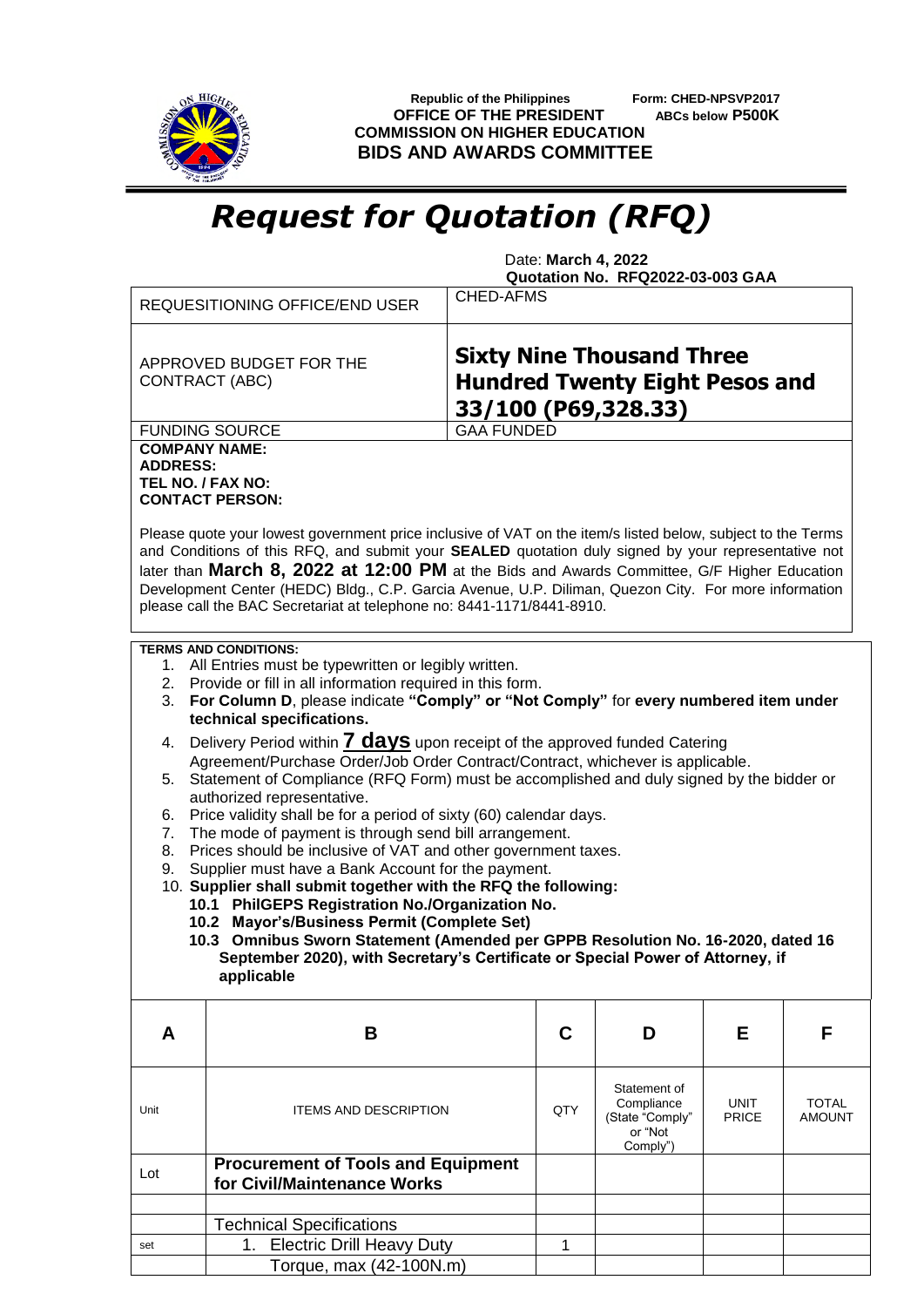|      | No load Speed (1,300-2600rpm)                             |       |  |  |
|------|-----------------------------------------------------------|-------|--|--|
|      | Bit Holder 1/2" Internal Hexagon                          |       |  |  |
|      | 2. SDX Max-Chipping                                       |       |  |  |
| set  | <b>Gun/Demolition Hammer</b>                              | 1     |  |  |
|      | Rated Power Input: 1100 -                                 |       |  |  |
|      | 1500W                                                     |       |  |  |
|      | Impact Energy: 7.8J                                       |       |  |  |
|      | Impact rate at rated speed:                               |       |  |  |
|      | 2,900bpm                                                  |       |  |  |
| set  | 3. Cut Off Machine                                        | 1     |  |  |
|      | Rated Power Input: 2100 -                                 |       |  |  |
|      | 2200W                                                     |       |  |  |
|      | Powerful 15 Amp motor delivers                            |       |  |  |
|      | 3,800rpm for superior                                     |       |  |  |
|      | performance                                               |       |  |  |
| set  | 4. Electric Grinder                                       | 1     |  |  |
|      | Rated Input power 720-940W                                |       |  |  |
|      | Rated Speed (9,300 -                                      |       |  |  |
|      | 12,000rpm)                                                |       |  |  |
| set  | Air Blower (Vacuum)<br>5.<br>Rated Input Power 600 - 820W | 1     |  |  |
|      | No load Speed (0-16000rpm)                                |       |  |  |
|      | Flow Rate 0-4.5 cu.m./s                                   |       |  |  |
|      | <b>Laser Distance Meter</b><br>6.                         | 2     |  |  |
| sets | Working Range = $100 \text{ m}$                           |       |  |  |
|      | Area and Volume Measurement                               |       |  |  |
|      | Function                                                  |       |  |  |
|      | Phytagorean Proposition                                   |       |  |  |
|      | Measurement Function = Full                               |       |  |  |
|      | mode                                                      |       |  |  |
|      | <b>Add subtract Measurement</b>                           |       |  |  |
|      | Function                                                  |       |  |  |
|      | Automatic Backlight                                       |       |  |  |
|      | 100 units Max Storage                                     |       |  |  |
| pcs  | 7. Level Bar 4"                                           | 1     |  |  |
|      | 4 Feet Length                                             |       |  |  |
| pcs  | 8. Phillip Screw (+)                                      | $\,6$ |  |  |
|      | Stanley or Approved equal                                 |       |  |  |
| pcs  | 9. Screw Driver (-)                                       | 6     |  |  |
|      | <b>Stanley or Approved Equal</b>                          |       |  |  |
| set  | 10. Allen Screw                                           | 1     |  |  |
|      | Stanley or Approved equal                                 |       |  |  |
| pcs  | 11. Measuring Tape (5m)                                   | 6     |  |  |
|      | Stanley or Approved equal                                 |       |  |  |
|      |                                                           |       |  |  |
|      | <b>PLEASE</b><br><b>DOWNLOAD</b><br><b>THE</b>            |       |  |  |
|      | <b>ATTACHED</b><br><b>ASSOCIATED</b>                      |       |  |  |
|      | <b>COMPONENT (REQUEST</b><br><b>FOR</b>                   |       |  |  |
|      | <b>QUOTATION FORM)</b>                                    |       |  |  |
|      |                                                           |       |  |  |

*Request for Quotation No.* **RFQ2022-03-003 GAA** After having carefully read and accepted your General Conditions, I/We quote you on the item/s at prices note above.

> \_\_\_\_\_\_\_\_\_\_\_\_\_\_\_\_\_\_\_\_\_\_\_\_\_\_\_\_\_\_\_\_\_\_\_ Signature over Printed Name / Date

Quotations shall be compared and evaluated on the basis of the following criteria: